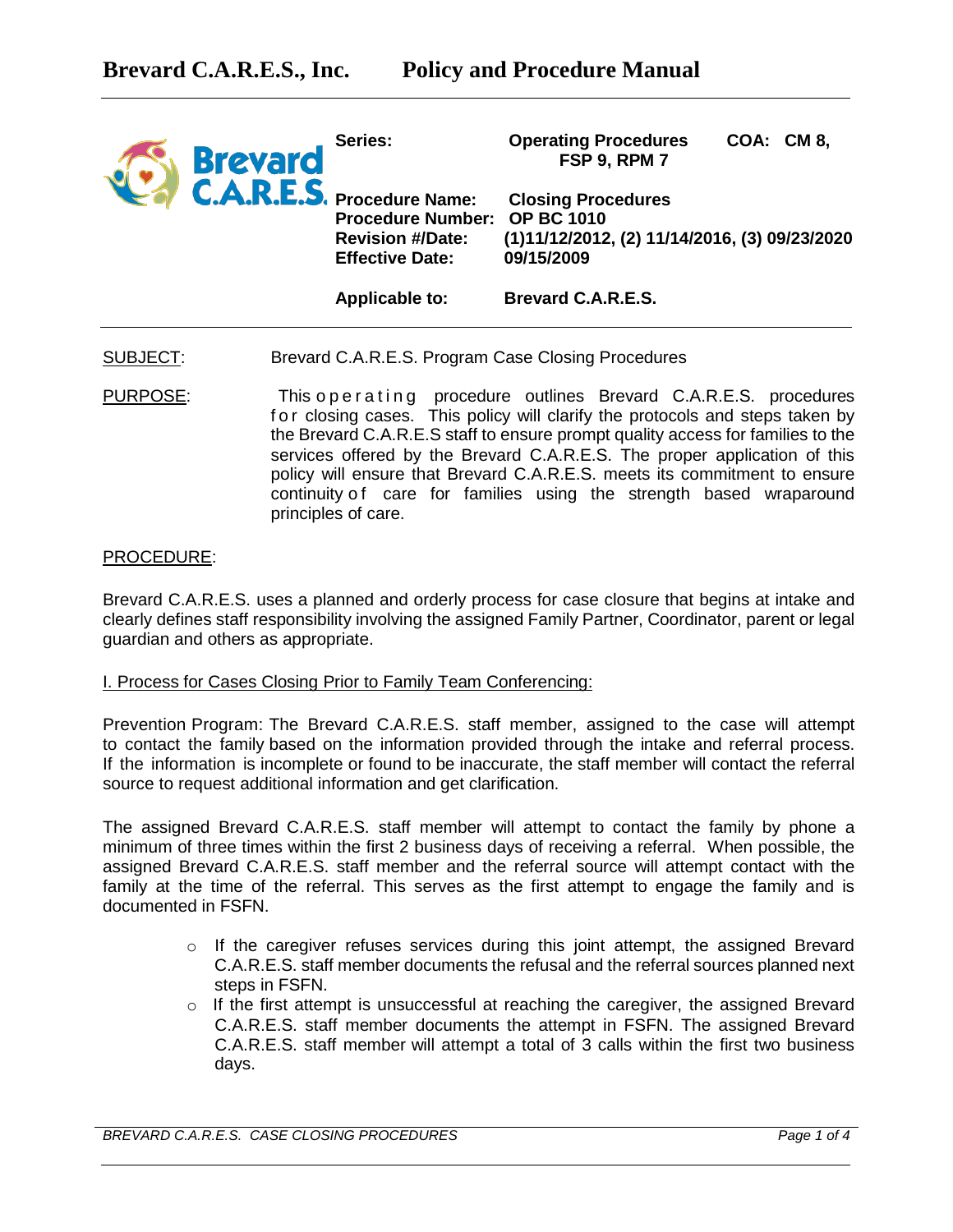If the caregiver refuses services during a follow up attempt, the assigned Brevard C.A.R.E.S. staff member will document the refusal in FSFN and notify the referral source of the refusal and intent to close the referral as a refusal. This notification will be documented in FSFN.

If the assigned Brevard C.A.R.E.S. staff member is unsuccessful at reaching the caregiver in 3 attempts, the caregiver refuses services, or if the caregiver initially accepts but disengages prior to the completion of the Family Team Conference the assigned Brevard C.A.R.E.S. staff member schedules a close the loop staffing within 2 business days with the referring party and Supervisor for all families referred determined to be unsafe or safe but at high or very high risk who are unwilling to engage and participate.

If at any time during this process the family responds to the assigned Brevard C.A.R.E.S. staff member and would like to schedule a time for a Strength and Cultural Discovery or Family Team Conference, the Family Partner will follow protocol in procedures (OP BC 1001 and OP BC 1002). If during this process, the assigned Brevard C.A.R.E.S. staff member again loses contact with the family, the staff member will repeat the above process before closing the case. If the family receives a Strength Discovery and or any services, the staff member will complete a Discharge Summary. Copies of the Discharge Summary and all correspondence are placed in the client file. Once the case is to be closed, the staff member will transfer the case to a closed folder according to protocol including all relevant case documentation and provide the file to the Brevard C.A.R.E.S. Program Manager for closure in the C.A.R.E.S. database. Upon case closing, Brevard C.A.R.E.S. notifies any collaborating service providers.

# II. Process for Cases Closing After Family Team Conferencing:

Once the Family Care Team has reached consensus that the family is ready for closure, a graduation celebration will be held at which time the Coordinator will explain to the family that they will be receiving a closing letter to retain for their records. All families exiting will have an aftercare and transition plan. Upon return to the office, the Coordinator will complete the Discharge Summary. They will also send a closing letter reflecting 'No further need of program services – successful graduation' to the family. Copies of each will be placed in the case record. The Coordinator will transfer the case to a closed folder according to the Brevard C.A.R.E.S. protocol and will provide the file to the Brevard C.A.R.E.S. Program Manager for closure in the CARES database. If at any time during the Family Team Conference process, the Coordinator becomes unable to contact the family. The steps outlined above in section 3 will be taken. Under the rare and exceptional circumstance that an individual or family is asked to leave the program Brevard C.A.R.E.S. makes every effort to link the individual or family with appropriate services. When a family third party benefits or payments end, Brevard C.A.R.E.S. will provide services until appropriate arrangements are made and, if terminated or withdrawal of service is probable due to non- payment, Brevard C.A.R.E.S. works with the person or family to identify other service options.

Categories for cases closing: Once the file is forwarded to the Brevard C.A.R.E.S. Program Manager for closure in the state automated child welfare information system, the case will be closed with one of the following category identifiers.

• Case Supervision Completed/Outcomes Achieved: Care Plan goals and outcomes have been achieved. Protective Factors and caregiver protective capacities are such that child safety is assured through internal means with the family. A safe home exists.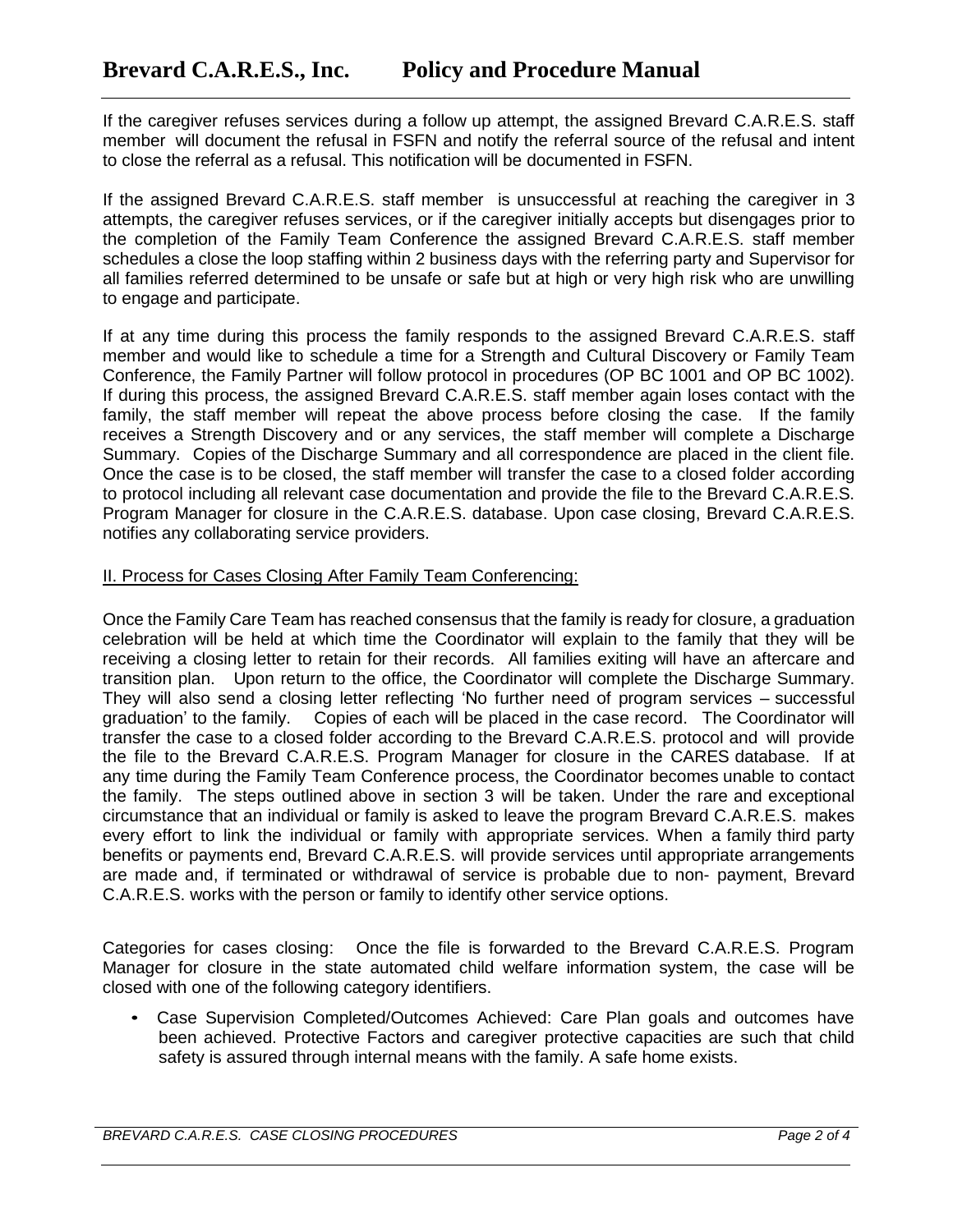- Service Provision Completed : Some Care Plan a ctivities and strategies have been completed. Protective Factors and caregiver protective capacities and functioning are sufficient, and motivation exist to allow external sources to provide and assure child safety
- Family Requests Services Close: The parent(s)/legal guardian(s) made decision to end their relationship with Brevard C.A.R.E.S. and a safe home exists.
- Service Refused by Family/No Legal Grounds: The parent(s)/legal guardian(s) made decision to end their relationship with Brevard C.A.R.E.S. Current safety factors or risk issues may exist, however do not place the child(ren) in immediate danger. There is insufficient evidence to initiate dependency proceedings to compel involvement.
- Family Whereabouts Unknown/Reasonable Efforts Made: The current whereabouts of the family and child are unknown and Brevard C.A.R.E.S. has made reasonable efforts to locate the family and child.
- Other: Child reached age of majority, child fatality no surviving minor siblings, closing disrupted(change in custody of child), loss of Florida jurisdiction, administrative closure.

## III. Closure Process for All CARES cases

The Care Coordinator or Family Partner will complete the following:

- A. Complete CARES Discharge Summary and enter as a Termination Summary FSFN note. Discharge summary should have only one closure reason and be signed. Prevention: applicable for cases with 2 or more FTC's, all SMST cases) Non-Judicial services will provide a detailed summary of the case to present for Close the Loop prior to closure. This summary will be documented in FSFN note.
- B. Close expired Mindshare authorizations
- C. Close the Loop Staffing.
- D. Local Call Outs will be collected for the last 6-months from LEO and summarized in a FSFN note and included in the Close the Loop Summary.

The file should be prepared for closure in the following manner:

- A. Case has been transferred to 2-pronged closure folder (Tan/Brown Folder)
- B. Notes of case activity
- C. Closure letter with valid closure reason D.
- Authorizations/referrals are in the file
- E. Provider Progress notes and correspondence are in the file and summarized in FSFN Notes
- F. Satisfaction Survey Data Form is in the file, completed and signed/dated
- G. File Reviews are followed up with and signed and placed in the file
- H. Graduation Care Plan with updated Crisis Plan in file